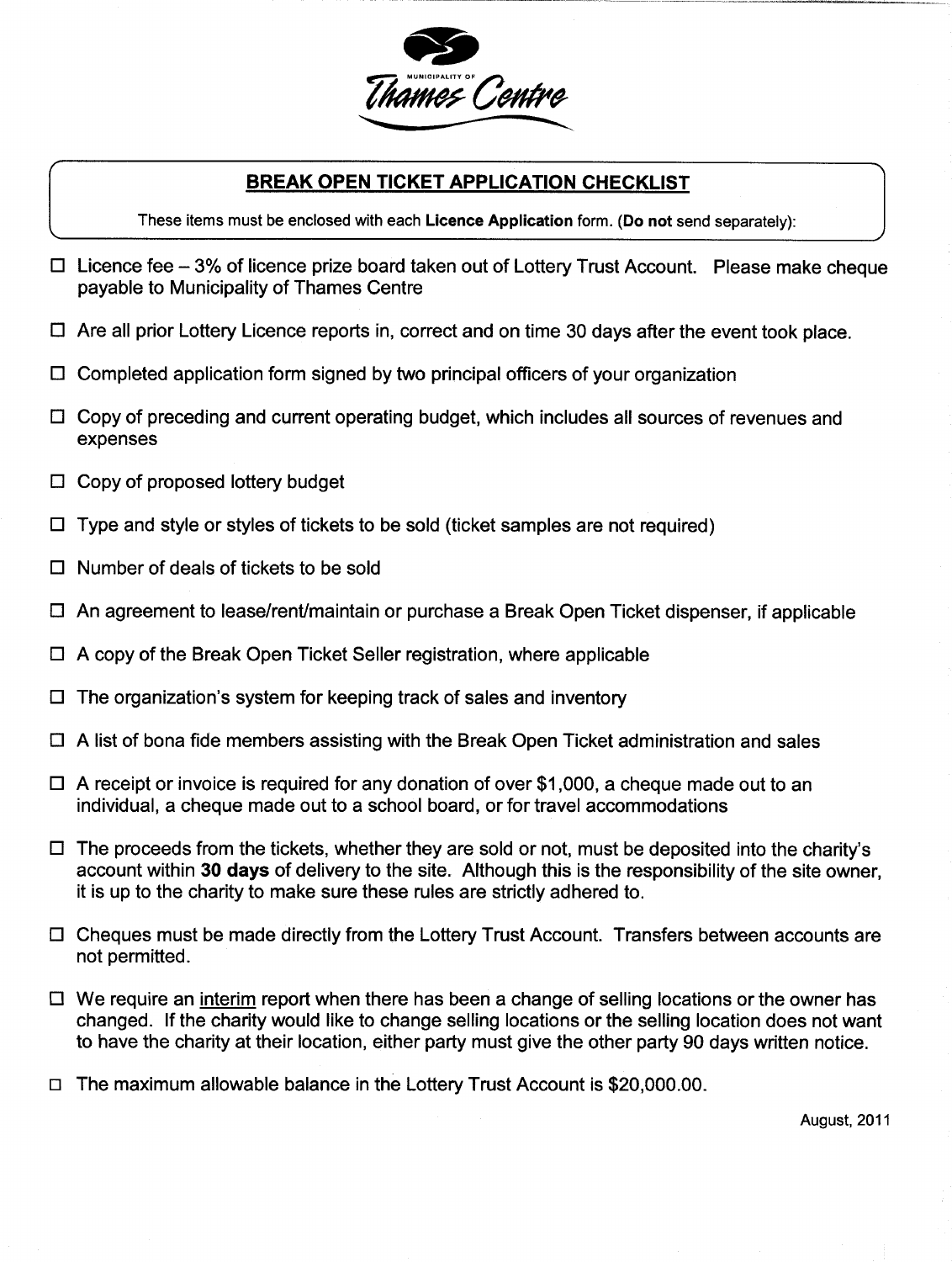## BREAK OPEN TICKET LICENCE

Banking and Financial (Section 9 of the Terms and Conditions)

The licensee shall

- (a) Open and maintain one (1) designated lottery trust account to administer the proceeds and monies, or
- b Open an maintain separate designated lottery trust accounts for each type of lottery trust accounts for each type of lottery scheme conducted and managed by the licensee
- (c) Each designated lottery trust account shall be maintained in the name of the licensee, in trust and shall have the following features:
	- $(i)$  Cheque writing privileges and monthly statements issued:
	- $(ii)$  All cheques returned with monthly statements
- (d) In administering the lottery trust account the licensee shall
	- In administering the lottery trust account the licensee shall<br>(i) Appoint a minimum of two (2) signing officers, who must be bona fide<br>members of the licensee, to administer the account and write cheques on behalf of the licensee
	- (ii) Ensure the deposit into the account of all monies derived from the operation of any and all lottery events except
	- $(ii)$  Monies shall be deposited by deposit slip only and as soon as it is practical to do so
	- $(iv)$  Ensure all withdrawals are made by cheque.
	- $(v)$  Ensure cheques are written only for the payment of the expenses incurred in the conduct of the lottery
- (e) The Licensee shall not:
	- (i) Deposit monies received from any source other than lottery events conducted by the licensee
	- $(ii)$  Transfer or move funds by any means from the designated lottery trust account into an operating or general accouint of the licensee
	- (iii) Close the designated lottery trust account until all monies have been disbursed to approved charitable purposes